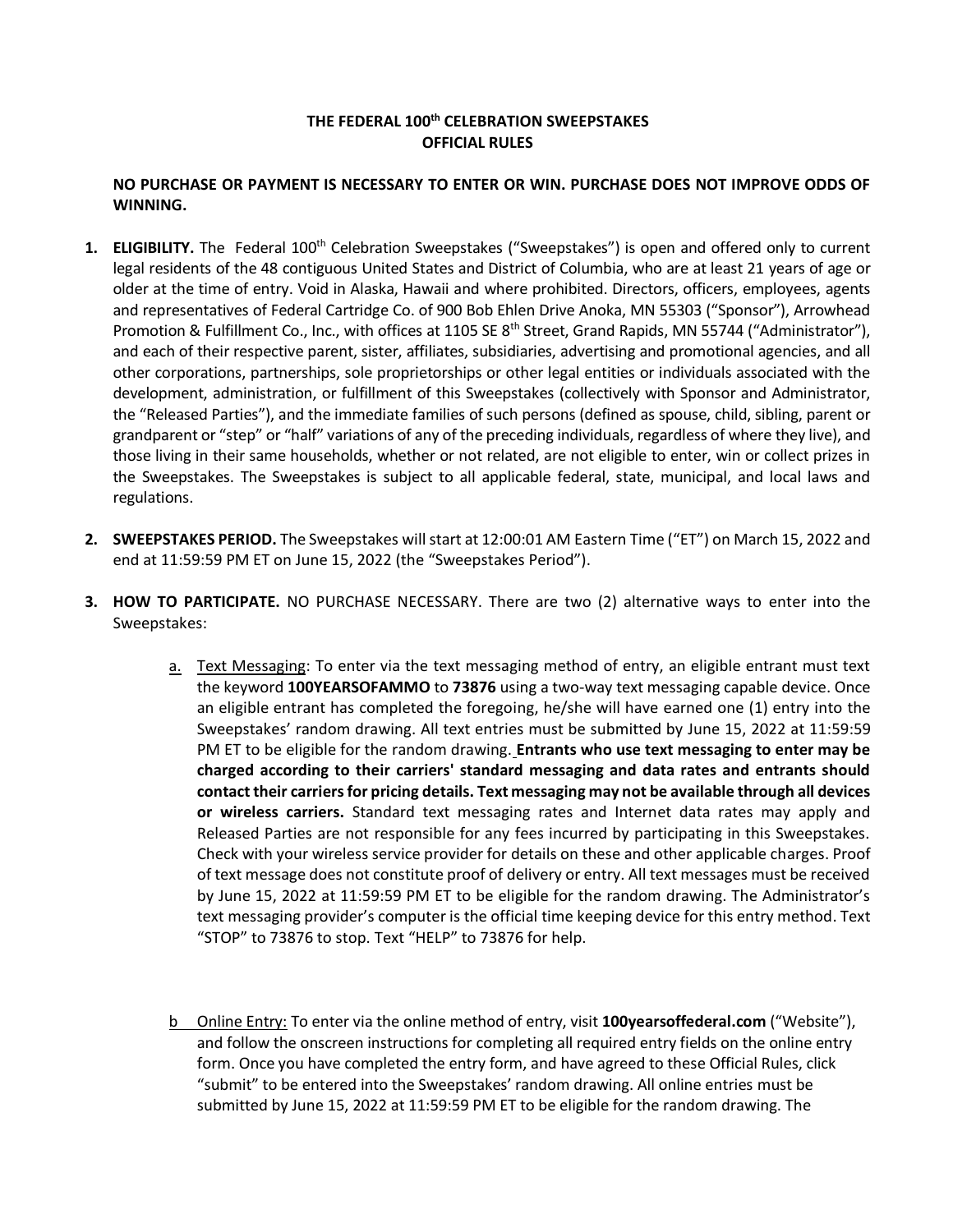#### Administrator's computer is the official time keeping device for this entry method.

Released Parties will not acknowledge or confirm receipt of any entries, regardless of entry method used. Released Parties are not responsible for Internet provider or cellular carrier or cell tower glitches or outages that result in the non-receipt of any participants' entry attempts. Released Parties are not responsible for entries that are garbled, corrupted, or otherwise unascertainable or incomprehensible.

Limit one (1) entry per entrant, regardless of the method of entry. Only one (1) individual cellular telephone number and email address per Entrant may be used in connection with this Promotion. Any person who attempts to participate by using multiple cellular telephone numbers, multiple email addresses, multiple identities, multiple entries, or by using any device or artifice to participate in violation of the terms stated in these Official Rules, may be disqualified by Sponsor or Administrator in either's sole discretion. Any use of robotic, repetitive, automatic, programmed or similar participation methods or agents will void such participation in the Sweepstakes. In the event of a dispute over who is an entrant or who an entry corresponds to, the authorized subscriber of the e-mail account or cellular number used to enter the Sweepstakes of the actual time that such information was received by Sponsor, will be deemed to be the entrant. The "authorized subscriber" is defined as the natural person who is assigned an e-mail address by an Internet access provider, online service provider or other organization (e.g. business, education, institution, etc.) that is responsible for assigning e-mail addresses for the domain associated with the submitted e-mail address, or the company who assigned the telephone number associated with a text entry. In the event of a dispute over who is an entrant or who an entry submitted through the text message method corresponds to, the authorized cellular telephone service account linked to the cellular telephone number used to enter the Sweepstakes as of the actual time that such information was received by Sponsor, will be deemed to be the Entrant. Released Parties may require an entrant to show proof of being the authorized account holder or the authorized cellular telephone or account holder. Entrants may be required to indicate their acceptance to the Official Rules where indicated at the time of registration; *provided, however*, that any entrant's participation in the Sweepstakes constitutes, and is deemed, such Entrant's full and unconditional agreement to the Official Rules and any and all decisions of Released Parties, which are final and binding in all respects.

### 4. **WINNER SELECTION AND NOTIFICATION.**

**Winner Selection:** There will be a total of one (1) Grand Prize Winner ("Grand Prize Winner" or "Winner") in the Sweepstakes, as determined by a random drawing (the "Random Drawing") to be conducted by Administrator from among all eligible entries received during the entire Sweepstakes Period. The Random Drawing will take place on or about June 22, 2022. All decisions of Sponsor and Administrator are final and binding in all respects. All entries are subject to verification, confirmation and compliance with the Official Rules. Odds of winning depend on the number of eligible entries received during the Sweepstakes Period.

**Winner Notification:** Sponsor or Administrator will attempt to notify the potential Grand Prize Winner of his/her winning status via the telephone number, and/or e-mail address provided in connection with the Prize Winner's entry on or about the day of the Random Drawing, at Sponsor's discretion. The potential Winner must respond within **forty-eight (48)** hours of notification attempt. Failure to respond to notification within the stated time will result in forfeiture of the Prize. Awarding of any Prize is subject to verification of potential Winner's eligibility and full compliance with these Official Rules. Except where prohibited, the selected potential Winner may be required to complete and return to Sponsor or its designated agent an Affidavit of Eligibility and a Liability/Publicity Release Form ("Prize Release Forms") within five (5) days of receiving the Prize Release Forms. Failure to return the signed Prize Release Forms within five (5) days following the date of delivery thereof may result in forfeiture of the Prize. If a potential Winner cannot be contacted as specified above, or if he/she fails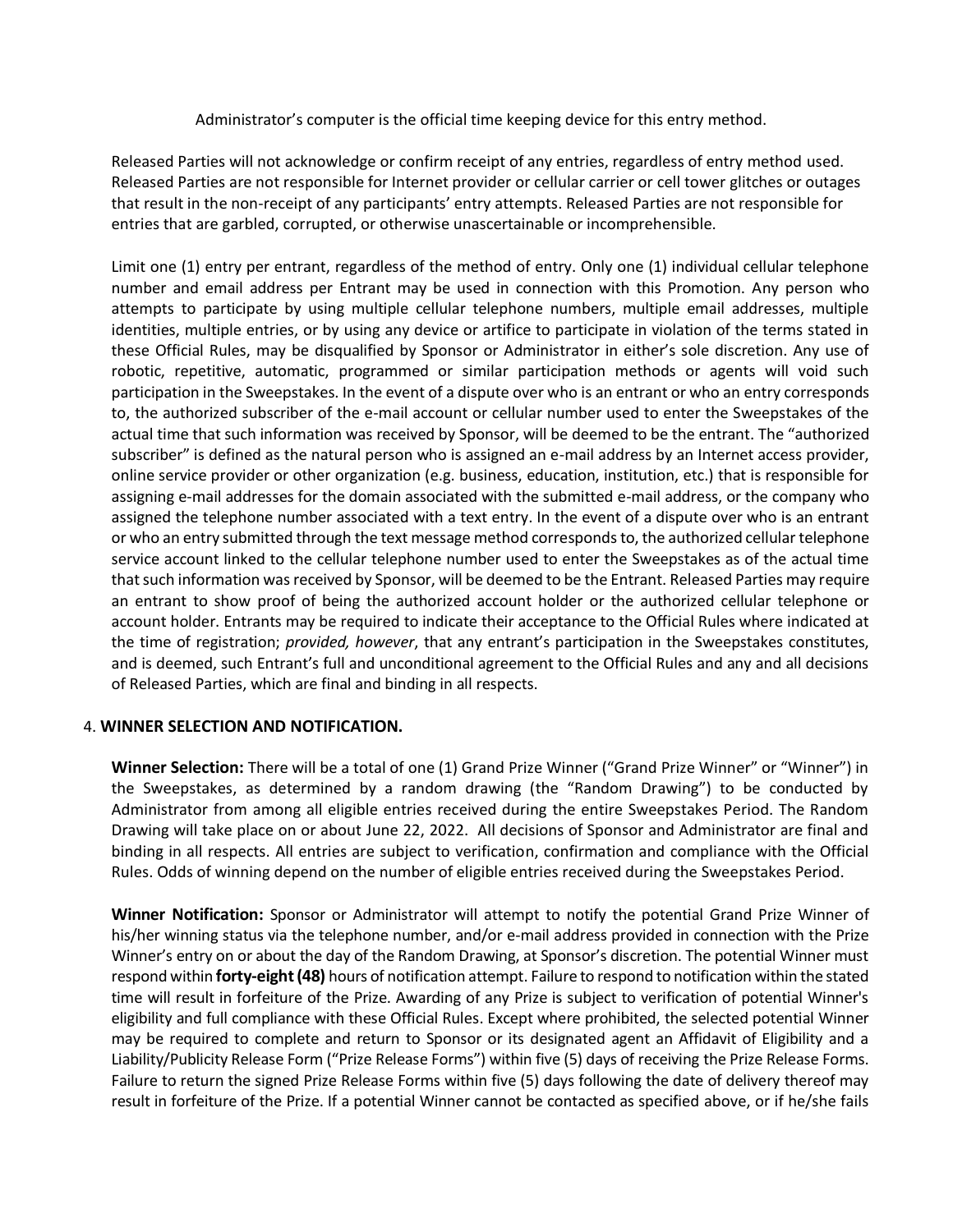to return the signed Prize Release Forms by the deadline specified above, **or if the potential winner is deemed ineligible for any other reason in Sponsor's sole discretion, the potential Winner will be disqualified and an alternate Winner may be randomly selected in his/her place from among all remaining eligible entries, time permitting.**

- **5. PRIZE AND APPROXIMATE RETAIL VALUE.** PRIZE AND APPROXIMATE RETAIL VALUE. One (1) Grand Prize 1275 boxes of ammunition as outlined on page 5 of this official rules document – Total ARV of all prize items: \$28,437.25. Prizes are non-substitutable, non-transferable and not redeemable for cash, provided that Sponsor may substitute a Prize (or any portion thereof) for one of equal or greater value at Sponsor's sole discretion. The Grand Prize Winner is solely responsible for identifying a Federal Firearms Licensee (FFL) to transfer the ammo and, if required by Sponsor due to local laws, ammunition, and for picking up their ammo using the FFL dealer of their choice, including any relevant background checks and registration/licensing requirements (by way of example only, the following persons may not be eligible depending upon the laws of their jurisdiction of residence: persons who have committed violent or gun-related misdemeanors; persons who have abused alcohol or drugs; persons who have committed certain offenses as a juvenile; persons who have been classified as dangerously mentally ill), at the time of entry. The Grand Prize Winner is solely responsible for any and all applicable fees and taxes associated with receipt and use of the Grand Prize, including without limitation federal, state and local income taxes, and license, title and transfer fees, and Sponsor will provide the Grand Prize Winner with an IRS Form 1099 reflecting the actual final retail value of the Grand Prize, or such other governmental tax forms that may be necessary, as determined in the sole discretion of Sponsor. All warranties and guarantees are subject to the manufacturer's warranties and guarantees.
- **6. Entry Conditions and Release:** By entering, each entrant agrees to: (a) comply with and be bound by these Official Rules and the decisions of the Sponsor which are binding and final in all matters relating to this Sweepstakes; (b) release and hold harmless the Released Parties from and against any and all claims, expenses, and liability, including but not limited to negligence and damages of any kind to persons and property, including but not limited to invasion of privacy (under appropriation, intrusion, public disclosure of private facts, false light in the public eye or other legal theory), defamation, slander, libel, violation of right of publicity, infringement of trademark, copyright or other intellectual property rights, property damage, or death or personal injury arising out of or relating to a participant's entry, creation of an entry or submission of an entry, participation in the Sweepstakes, acceptance or use or misuse of prize and/or the broadcast, exploitation or use of entry; and (c) indemnify, defend and hold harmless the Released Parties from and against any and all claims, expenses, and liabilities (including reasonable attorney's fees) arising out of or relating to an entrant's participation in the Sweepstakes and/or entrant's acceptance, use or misuse of Prize.
- **7. Privacy Policies and Data Collections:** Information provided by you for this Sweepstakes on the entry form, including a receipt, is subject to Sponsor's Privacy Policy: <https://vistaoutdoor.com/privacy-policy/>. By entering this Sweepstakes, each entrant agrees that the Sponsor, Prize Supplier, and/or Administrator has the right to contact the entrant by phone, direct message, or email accounts provided on the Entry Form to administer and fulfill this Sweepstakes and for other purposes described in the Privacy Policies of Sponsor and Prize Supplier. By submitting an entry for this sweepstakes each entrant chooses to Opt-I opt-in to receive periodic marketing communications about new products and special offers from Federal and all other Vista Outdoor™ companies along with the partnering companies of this sweepstakes as listed here: National Rifle Association of America and consent that the information submitted will be transmitted in the United States.
- **8. General Conditions:** Sponsor reserves the right to cancel, suspend and/or modify the Sweepstakes, or any part of it, for any reason whatsoever, including, without limitation, fire, flood, natural or man-made epidemic of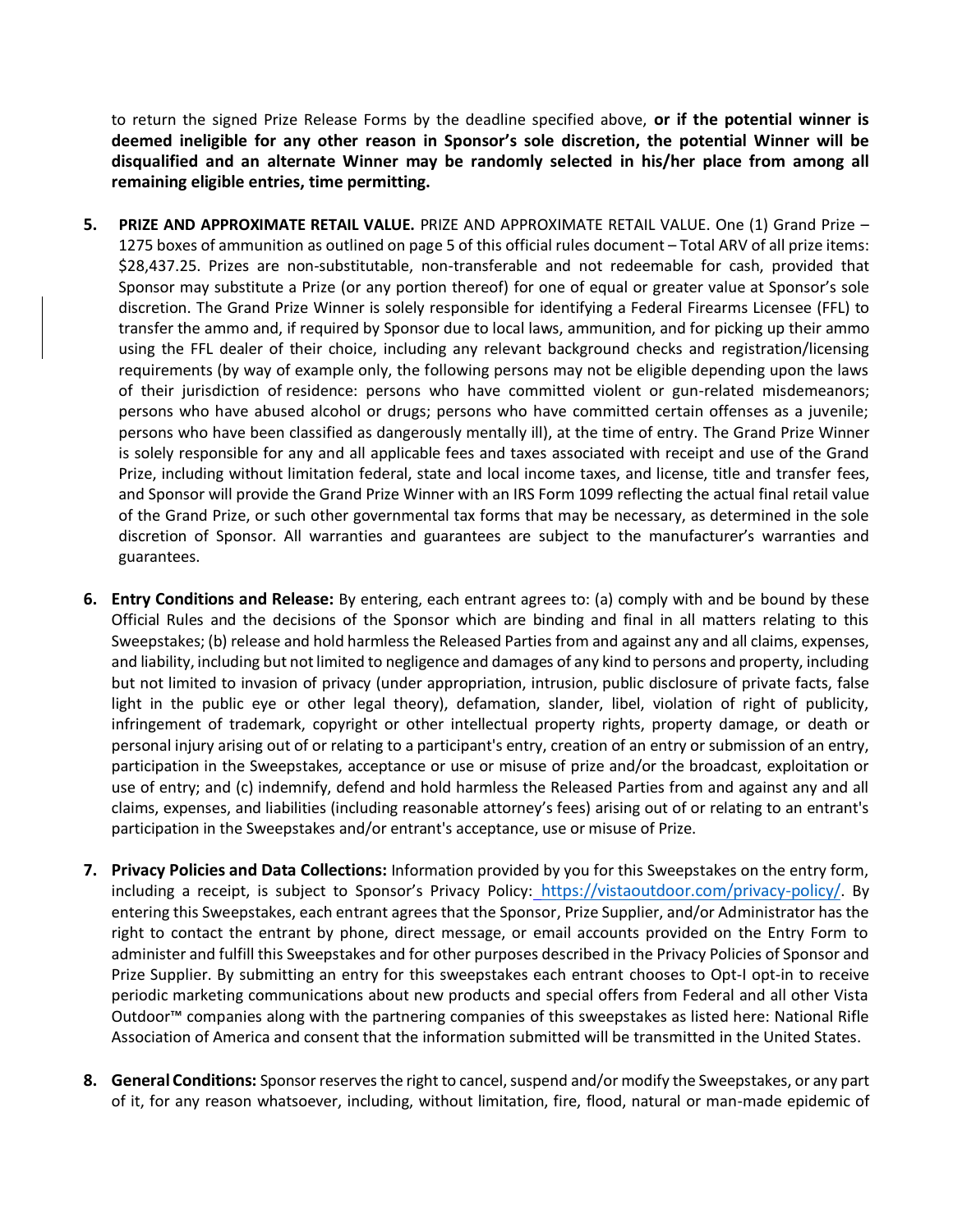health of other means, earthquake, explosion, labor dispute or strike, act of God or public enemy, satellite or equipment failure, riot or civil disturbance, terrorist threat or activity, war (declared or undeclared) or any federal state or local government law, order, or regulation, public health crisis, order of any court or jurisdiction or if any fraud, technical failures or any other factor beyond Sponsor's reasonable control impairs the integrity or proper functioning of the Sweepstakes, as determined by Sponsor in its sole discretion. If the Sweepstakes is terminated before the designated end date, Sponsor will (if possible) select the Grand Prize Winners in a random drawing from all eligible, non-suspect entries received as of the date of the event giving rise to the termination. Inclusion in such drawing shall be each entrant's sole and exclusive remedy under such circumstances. Sponsor reserves the right in its sole discretion to disqualify any individual it finds to be tampering with the entry process or the operation of the Sweepstakes or to be acting in violation of these Official Rules or any other promotion or in an unsportsmanlike or disruptive manner. Any attempt by any person to deliberately undermine the legitimate operation of the Sweepstakes may be a violation of criminal and civil law, and, should such an attempt be made, Sponsor reserves the right to seek damages from any such person to the fullest extent permitted by law. Only the type and quantity of prizes described in these Official Rules will be awarded. The invalidity or unenforceability of any provision of these rules shall not affect the validity or enforceability of any other provision. In the event that any provision is determined to be invalid or otherwise unenforceable or illegal, these rules shall otherwise remain in effect and shall be construed in accordance with their terms as if the invalid or illegal provision were not contained herein. Sponsor's failure to enforce any term of these Official Rules shall not constitute a waiver of that provision.

- **9. Limitations of Liability:** The Released Parties as set forth above are not responsible for: (1) any incorrect or inaccurate information, whether caused by entrants, printing errors or by any of the equipment or programming associated with or utilized in the Sweepstakes; (2) technical failures of any kind, including, but not limited to malfunctions, interruptions, or disconnections in phone lines or network hardware or software; (3) unauthorized human intervention in any part of the entry process or the Sweepstakes; (4) technical or human error which may occur in the administration of the Sweepstakes or the processing of entries; or (5) any injury or damage to persons or property which may be caused, directly or indirectly, in whole or in part, from entrant's participation in the Sweepstakes or receipt or use or misuse of any Prize. If for any reason an entry is confirmed to have been erroneously deleted, lost, or otherwise destroyed or corrupted, entrant's sole remedy is another entry in the Sweepstakes, provided that if it is not possible to award another entry due to discontinuance of the Sweepstakes, or any part of it, for any reason, Sponsor, at its discretion, may elect to hold a random drawing from among all eligible entries received up to the date of discontinuance for any or all of the Prizes offered herein. Entrant further agrees and acknowledges that Sponsor reserves the right to forfeit or award any unclaimed or leftover Prize at its sole discretion. If for any reason the Sweepstakes is not capable of running as planned, including without limitation, infection by computer virus, bugs, tampering, unauthorized intervention, fraud, technical failures, or any other causes which corrupt or affect the administration, security, fairness, integrity or proper conduct of the Sweepstakes, Sponsor reserves the right, at its sole discretion to cancel, suspend, modify or terminate the Sweepstakes.
- **10. Disputes/Governing Law:** Entrants agrees that: (i) any and all disputes, claims and causes of action arising out of or connected with this Sweepstakes, or any prizes awarded, other than those concerning the administration of the Sweepstakes or the determination of winner, shall be resolved individually, without resort to any form of class action; (ii) any and all disputes, claims and causes of action arising out of or connected with this Sweepstakes, or any prizes awarded, shall be resolved exclusively by the United States District Court or the appropriate Minnesota State Court; (iii) any and all claims, judgments and awards shall be limited to actual out-of-pocket costs incurred, including costs associated with entering this Sweepstakes, but in no event attorneys' fees; and (iv) under no circumstances will entrant be permitted to obtain awards for, and entrant hereby waives all rights to claim punitive, incidental and consequential damages and any other damages, other